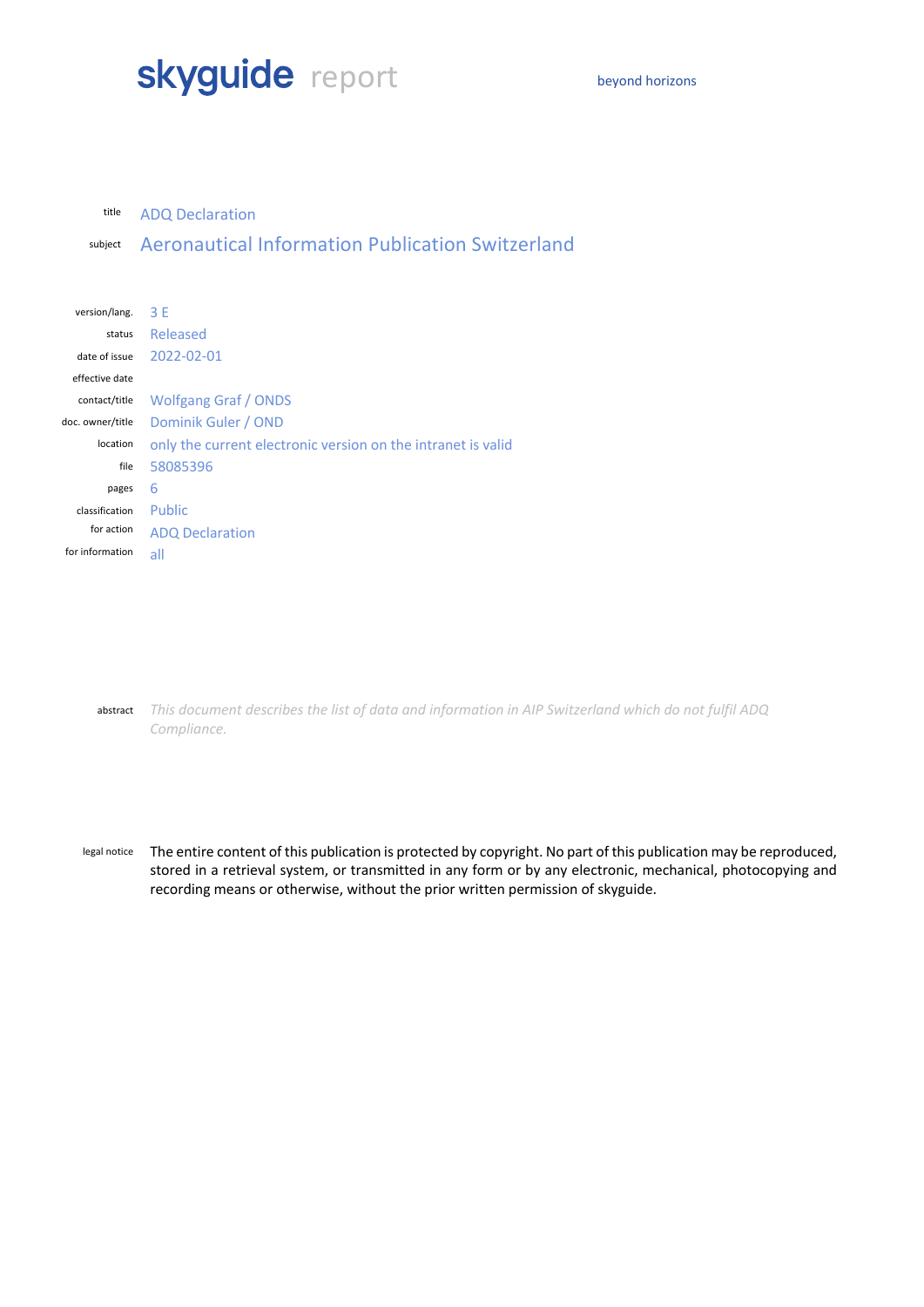| Table of contents |                                    |                |
|-------------------|------------------------------------|----------------|
| 1                 | History of changes                 | $\mathbf{3}$   |
| $\overline{2}$    | References                         | $\overline{4}$ |
| 3                 | Introduction                       | 5.             |
| 4                 | ADQ Compliant Data and Information | 6              |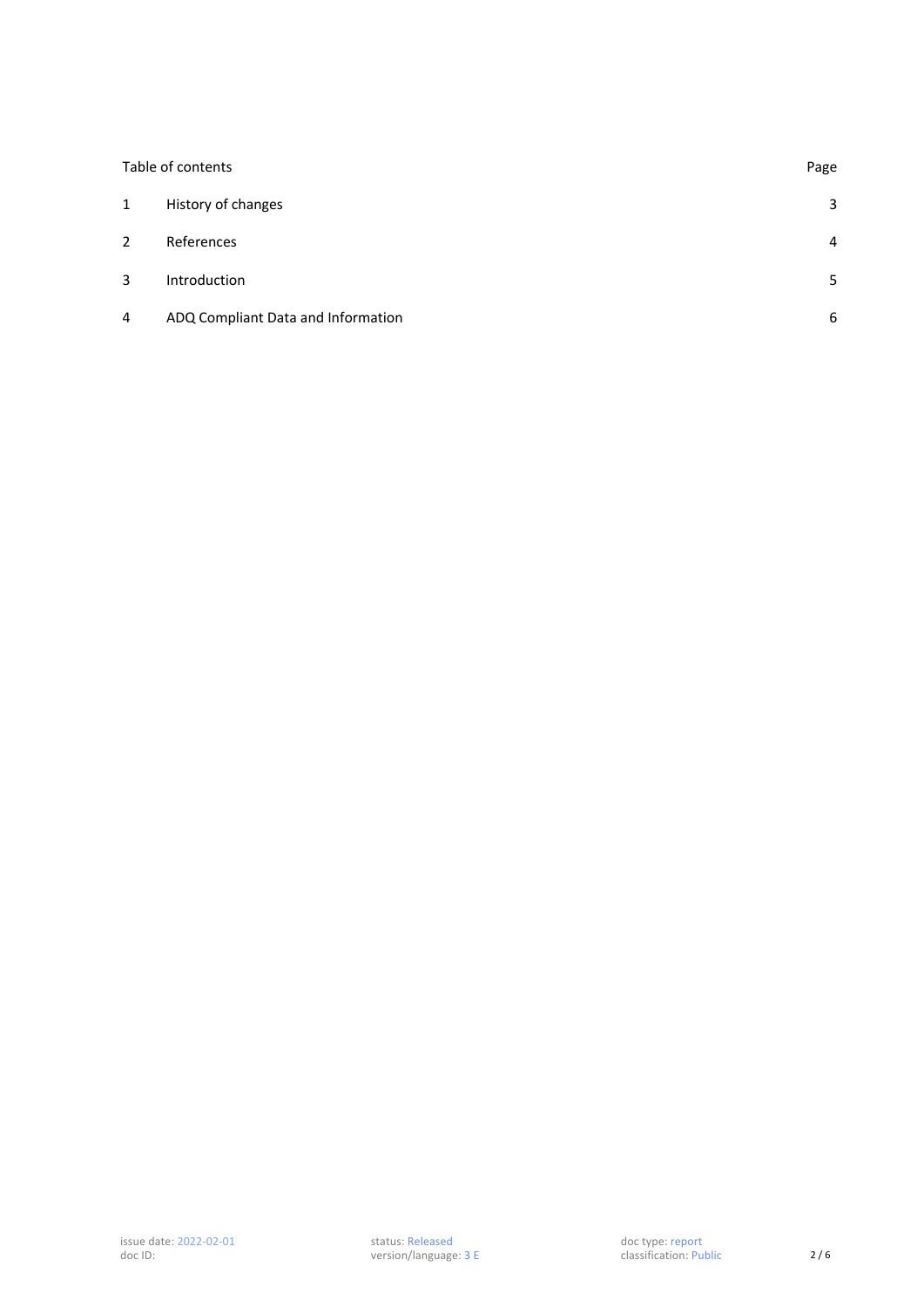### 1 History of changes

| Changes |               |               |                      |                          |  |  |  |
|---------|---------------|---------------|----------------------|--------------------------|--|--|--|
| Version | <b>Status</b> | Date of issue | Author               | Details                  |  |  |  |
| 0.1     | Draft         | 2016-12-14    | <b>Wolfgang Graf</b> | <b>Initial Version</b>   |  |  |  |
| 1.0     | Released      | 2016-12-14    | <b>AIM Services</b>  |                          |  |  |  |
| 1.1     | Draft         | 2018-01-08    | <b>Wolfgang Graf</b> | Input OA-R / Eurocontrol |  |  |  |
| 1.2     | Draft         | 2018-01-31    | <b>Wolfgang Graf</b> | Input OA Chapter 4       |  |  |  |
| 2.0     | Released      | 2018-04-11    | <b>AIM Services</b>  |                          |  |  |  |
| 2.1     | <b>Draft</b>  | 2022-01-27    | Wolfgang Graf        | Update Chapter 2         |  |  |  |
| 3.0     | Released      | 2022-02-01    | <b>AIM Services</b>  |                          |  |  |  |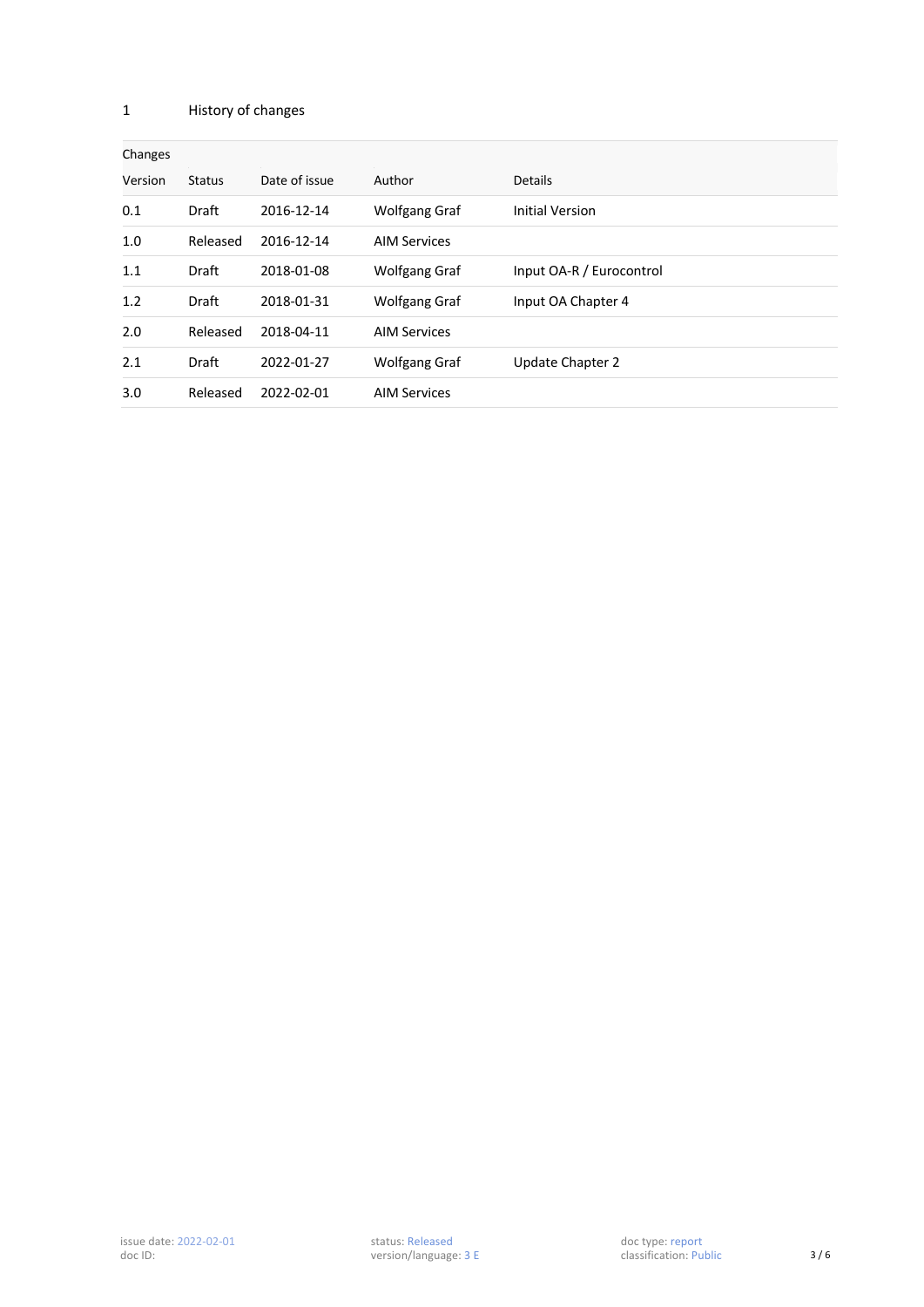# 2 References

Following documents have been taken into consideration for the elaboration or have been used as source of the present content:

- AIP Switzerland
- Commission Regulation EU No 2017/373
- ITY-ADQ-ASP03 Establish Consistency Mechanism and Implement Timeliness Requirements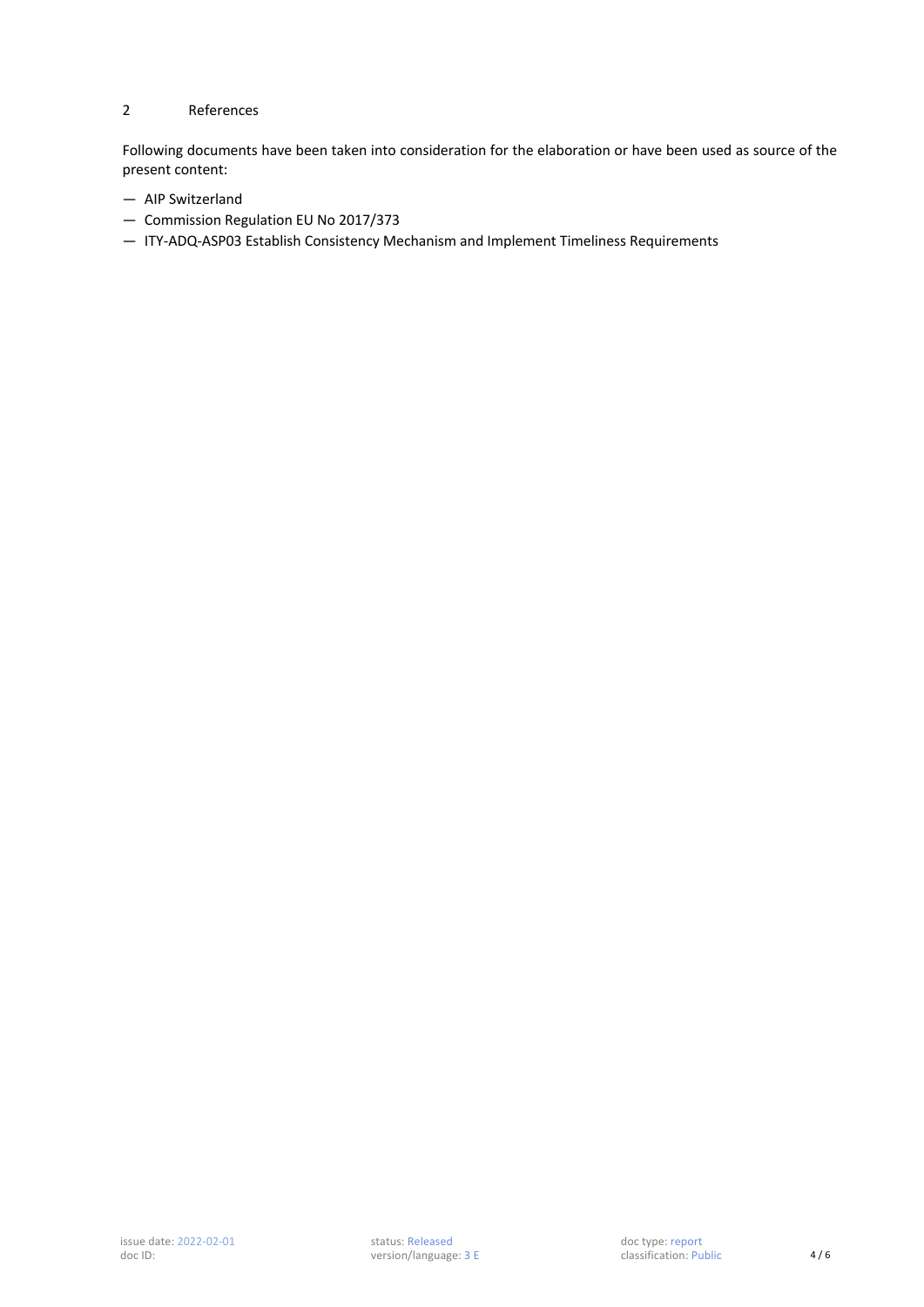# 3 Introduction

This document describes which data and information presented in AIP Switzerland do not fulfil ADQ Compliance.